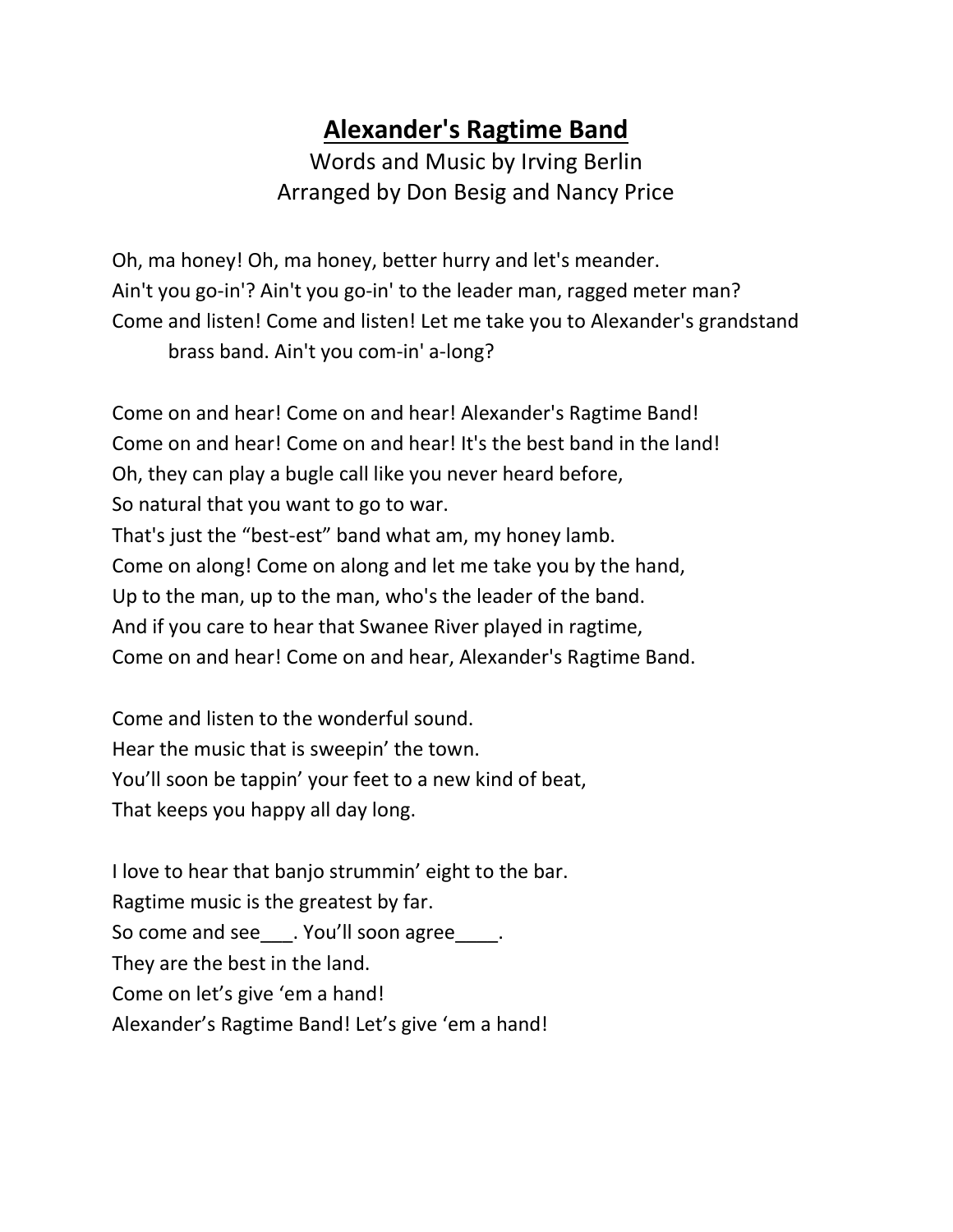### CALIFORNIA DREAMIN'

Words and Music by John & Michelle Phillips Arranged by Roger Emerson

All the leaves are brown, and the sky is grey. I've been for a walk, on a winter's day I'd be safe and warm if I was in L.A. California Dreamin' on such a winter's day.

Stopped in to a church, I passed along the way. Well, I got down on my knees, and I pretend to pray. You know the preacher likes the cold. He knows I'm gonna stay. California Dreamin' on such a winter's day.

Bah——— Dah Bah Dah, Dah Bah Dah Dah Bah Dah, Dah Bah----, Dah, Bah, Dah, Bah Dah ————.

All the leaves are brown, and the sky is grey. I've been for a walk, on a winter's day I'd be safe and warm if I was in L.A. California Dreamin' on such a winter's day. California Dreamin' on such a winter's day. California Dreamin' on such a winter's day.

#### THIS PRETTY PLANET

Words and Music by John Forster and Tom Chapin Arranged by Audrey Snyder

This pretty planet spinning through space, You're a garden. You're a harbor. You're a holy place. Golden sun going down. Gentle blue giant spin us around, All through the night, safe 'til the morning light.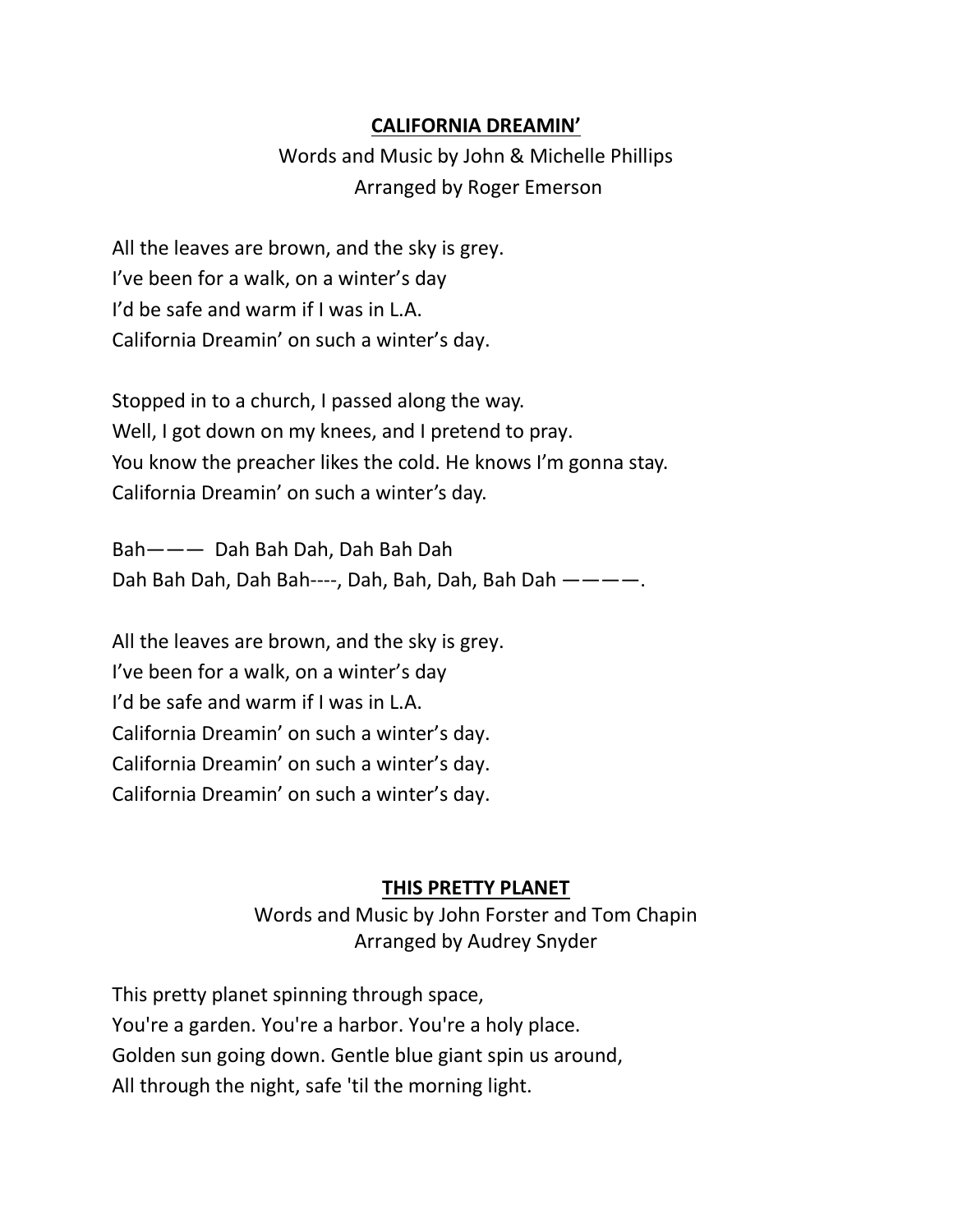### HE'S GOT THE WHOLE WORLD IN HIS HANDS

- (Traditional Spiritual) 1. (ALL) : He's got the whole world in His hands, He's got the whole world in His hands, He's got the whole world in His hands, He's got the whole world in His hands.
- 2. (WOMEN) : He's got you and me, sister, in His hands, He's got you and me, sister, in His hands, He's got you and me, sister, in His hands, He's got the whole world in His hands.
- 3. (MEN) : He's got you and me, brother, in His hands, He's got you and me, brother, in His hands, He's got you and me, brother, in His hands, He's got the whole world in His hands.
- 4. (ALL) : He's got the whole world in His hands, He's got the whole world in His hands, He's got the whole world in His hands, He's got the whole world in His hands!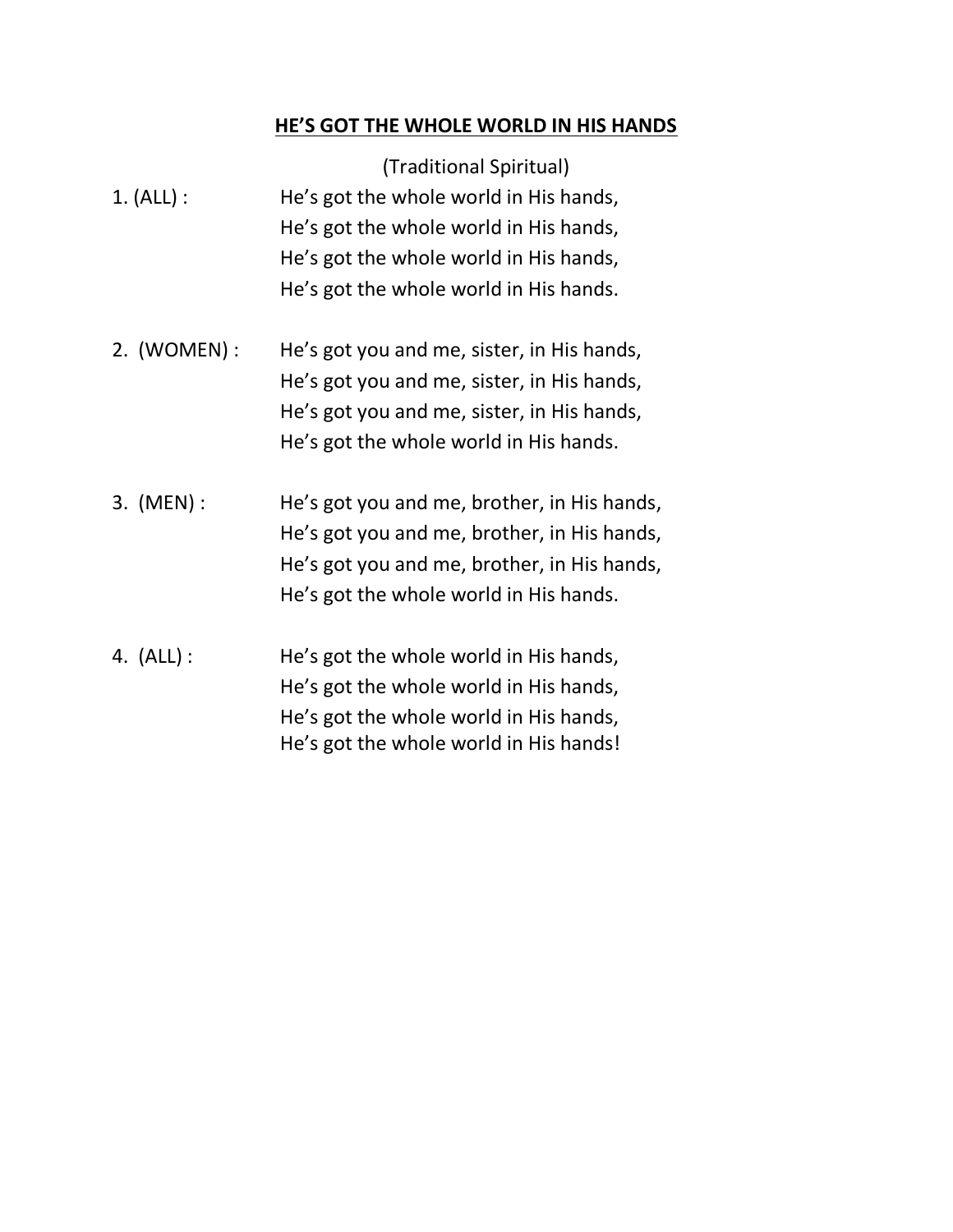### FUNICULI, FUNICULA

## Lyrics by Peppino Turco Music by Luigi Denza Arrangement and Additional Text by Dave and Jean Perry

Some think the world is made for fun and frolic, And so do I. And so do I. Some think it well to be all melancholic, To pine and sigh. To pine and sigh.

But I, I love to spend my time in singing, A joyful song. A joyful song. To set the air with music bravely ringing, Is far from wrong. Is far from wrong.

Harken! Harken! Echoes sound afar, Listen! Listen! Echoes sound afar. Funiculi, Funicula, Funiculi, Funicula! Echoes sound afar, Funiculi, Funicula!

Harken! Harken! Echoes sound afar, Listen! Listen! Echoes sound afar. Funiculi, Funicula, Funiculi, Funicula! Echoes sound afar, Funiculi, Funicula! Echoes sound afar, Funiculi, Funicula! Funicula!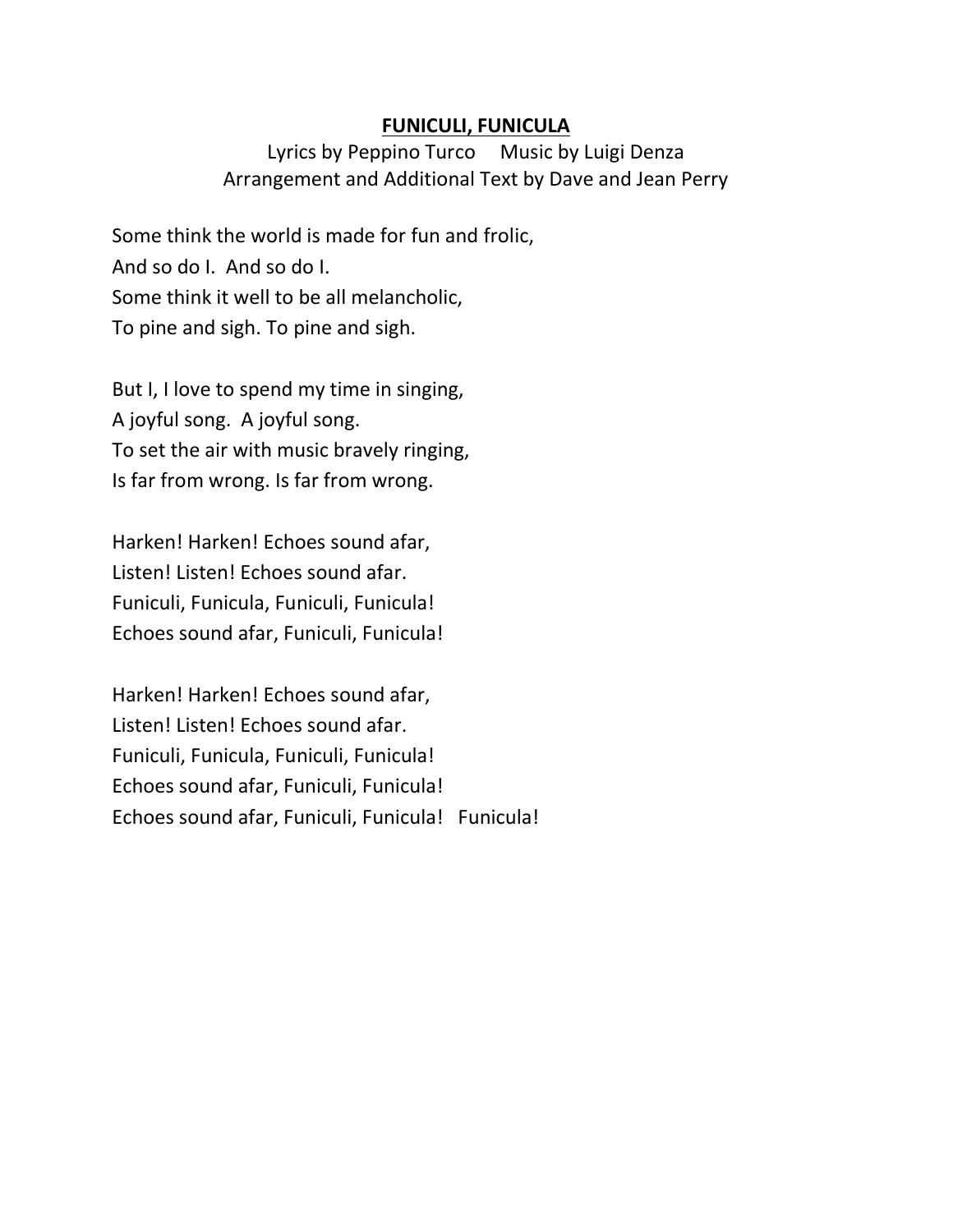### THE LIONS SLEEPS TONIGHT

Solomon Linda and Paul Campbell, 1949 New Lyrics and Revised Music by Hugo Peretti, Luigi Creatore, George Weiss and Albert Stanton

Wee …………. ooh wim-o-weh. Wee …………. ooh wim-o-weh.

- REFRAIN: Wim-o-weh, o-wim-o-weh, o-wim-o-weh, o-wim-o-weh, O-wim-o-weh, o-wim-o-weh, o-wim-o-weh,o-wim-o-weh. Wim-o-weh, o-wim-o-weh, o-wim-o-weh, o-wim-o-weh, O-wim-o-weh, o-wim-o-weh, o-wim-o-weh,o-wim-o-weh.
- Verse 1. In the jungle, the mighty jungle, the Lion Sleeps Tonight, In the jungle, the mighty jungle, the Lion Sleeps Tonight. (REFRAIN)
- Verse 2. Near the village, the peaceful village, the Lion Sleeps Tonight. Near the village, the peaceful village, the Lion Sleeps Tonight. (REFRAIN)
- Verse 3. Hush, my darling, don't fear, my darling, the Lion Sleeps Tonight. Hush, my darling, don't fear, my darling, the Lion Sleeps Tonight. (REFRAIN) Wee …………. ooh wim-o-weh. Wee …………. ooh wim-o-weh.